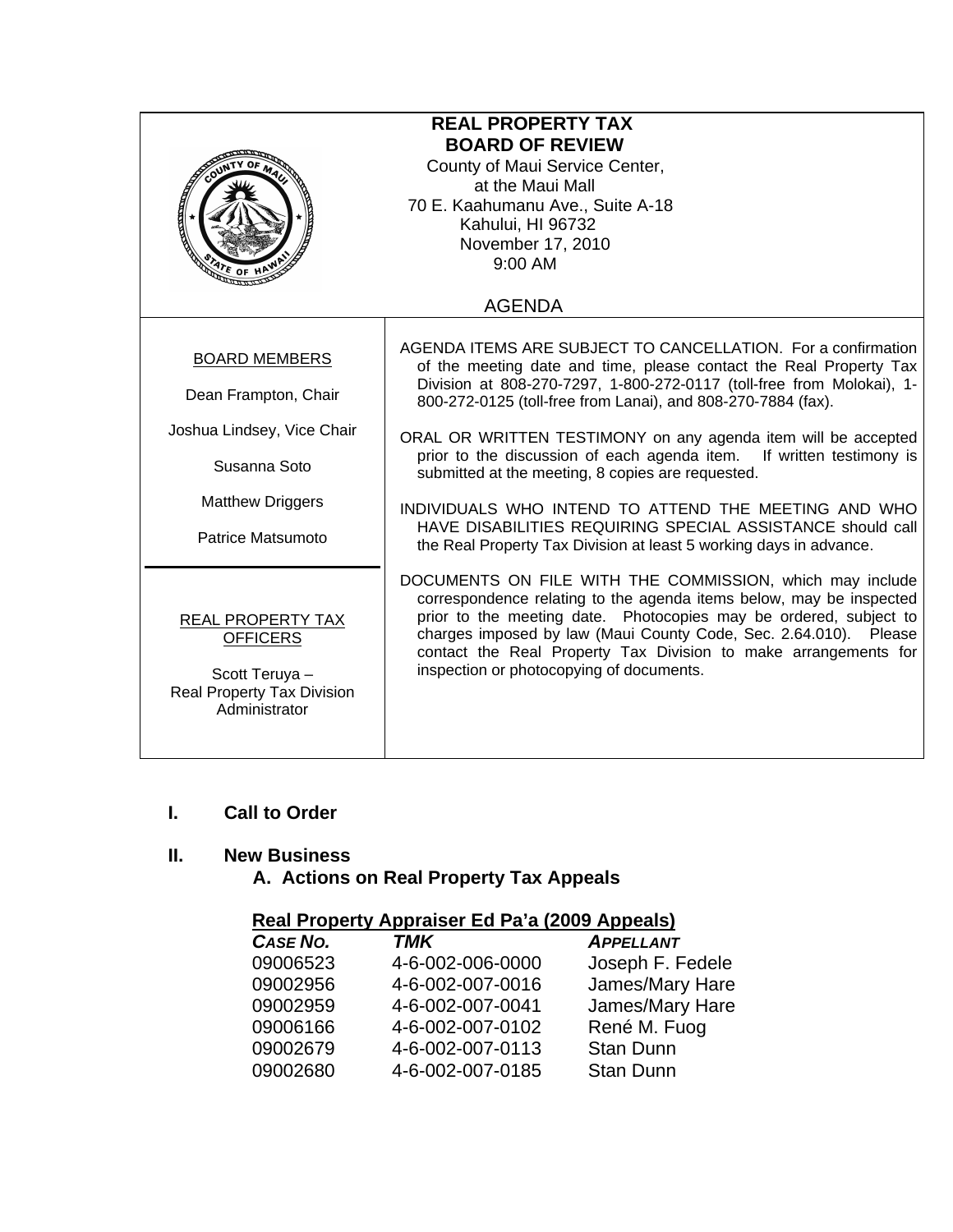# **Real Property Appraiser Lewis Dela Cruz (2009 Appeals)**

| <u></u>                                                 |                                                              | <b>The Terms Dold Orde (2000 / ippodic)</b> |  |  |  |
|---------------------------------------------------------|--------------------------------------------------------------|---------------------------------------------|--|--|--|
| <b>CASE NO.</b>                                         | TMK                                                          | <b>APPELLANT</b>                            |  |  |  |
| 09005702                                                | 4-4-003-001-0000                                             | Kaanapali Land Management Corp.             |  |  |  |
| 09005739                                                | 4-4-003-012-0000                                             | Pioneer Mill Company, LLC                   |  |  |  |
| 09005780                                                | 4-4-003-013-0000                                             | Kaanapali Land Management Corp.             |  |  |  |
| 09005765                                                | 4-4-003-015-0000                                             | Kaanapali Land Management Corp.             |  |  |  |
| 09002874                                                | 4-3-010-004-0014                                             | <b>John/Donna Trevithick</b>                |  |  |  |
|                                                         | <b>Real Property Appraiser Kari Stockwell (2009 Appeals)</b> |                                             |  |  |  |
| CASE NO.                                                | TMK                                                          | <b>APPELLANT</b>                            |  |  |  |
| 09003374                                                | 4-4-006-011-0036                                             | Joseph/Carol Cusmano                        |  |  |  |
| 09003211                                                | 4-4-006-011-0045                                             | Henry/Helen Weil                            |  |  |  |
| 09003215                                                | 4-4-006-011-0098                                             | Henry/Helen Weil                            |  |  |  |
| 09005832                                                | 4-4-006-011-0063                                             | James/Darlene Morrow                        |  |  |  |
| 09002827                                                | 4-4-006-011-0069                                             | Barbara Ann Shaw                            |  |  |  |
| 09003265                                                | 4-4-006-011-0070                                             | William R. Green Rev. Trust                 |  |  |  |
| 09003222                                                | 4-4-006-011-0082                                             | Arthur J. Broder                            |  |  |  |
| 09005723                                                | 4-4-006-011-0085                                             | Virginia M. Walsh                           |  |  |  |
| 09002940                                                | 4-4-006-011-0100                                             | George McDowell                             |  |  |  |
| 09005812                                                | 4-4-006-011-0110                                             | John F. Podlech                             |  |  |  |
| 09005029                                                | 4-4-006-011-0196                                             | Periera 1999 Trust                          |  |  |  |
|                                                         |                                                              |                                             |  |  |  |
|                                                         | <b>Real Property Appraiser Grant Nakama (2009 Appeals)</b>   |                                             |  |  |  |
| <b>CASE NO.</b>                                         | TMK                                                          | <b>APPELLANT</b>                            |  |  |  |
| 09003647                                                | 3-7-004-007-0000                                             | A & B Properties, Inc.                      |  |  |  |
| 09003645                                                | 3-7-004-009-0000                                             | A & B Properties, Inc.                      |  |  |  |
| 09003629                                                | 3-7-009-019-0000                                             | A & B Properties, Inc.                      |  |  |  |
| 09003627                                                | 3-7-009-028-0000                                             | A & B Properties, Inc.                      |  |  |  |
| 09003605                                                | 3-8-079-001-0000                                             | A & B Properties, Inc.                      |  |  |  |
|                                                         |                                                              |                                             |  |  |  |
| <b>Real Property Appraiser Joy Makua (2009 Appeals)</b> |                                                              |                                             |  |  |  |

| CASE NO. | TMK              | <b>APPELLANT</b>                   |
|----------|------------------|------------------------------------|
| 09004836 | 2-1-008-060-0008 | Doyle Litchfield                   |
| 09004461 | 2-1-008-091-0042 | <b>Jeff Morley</b>                 |
| 10007104 | 2-1-008-105-0000 | Diamond Resort Hawaii              |
| 10007457 | 2-1-008-109-0000 | <b>CNL Grand Wailea Resort, LP</b> |
| 10007589 | 2-1-023-003-0001 | <b>HMC Kea Lani LLC</b>            |
| 10007592 | 2-1-023-003-0002 | <b>HMC Kea Lani LLC</b>            |
| 10007595 | 2-1-023-003-0003 | <b>HMC Kea Lani LLC</b>            |
| 10007598 | 2-1-023-003-0004 | <b>HMC Kea Lani LLC</b>            |
| 10007601 | 2-1-023-003-0005 | HMC Kea Lani LLC                   |
| 10007617 | 2-1-023-003-0006 | HMC Kea Lani LLC                   |
| 10007619 | 2-1-023-003-0007 | HMC Kea Lani LLC                   |
| 10007623 | 2-1-023-003-0008 | HMC Kea Lani LLC                   |
| 10007626 | 2-1-023-003-0009 | HMC Kea Lani LLC                   |
| 10007630 | 2-1-023-003-0010 | HMC Kea Lani LLC                   |
| 10007631 | 2-1-023-003-0011 | HMC Kea Lani LLC                   |
| 10007670 | 2-1-023-003-0012 | <b>HMC Kea Lani LLC</b>            |
| 10007681 | 2-1-023-003-0013 | <b>HMC Kea Lani LLC</b>            |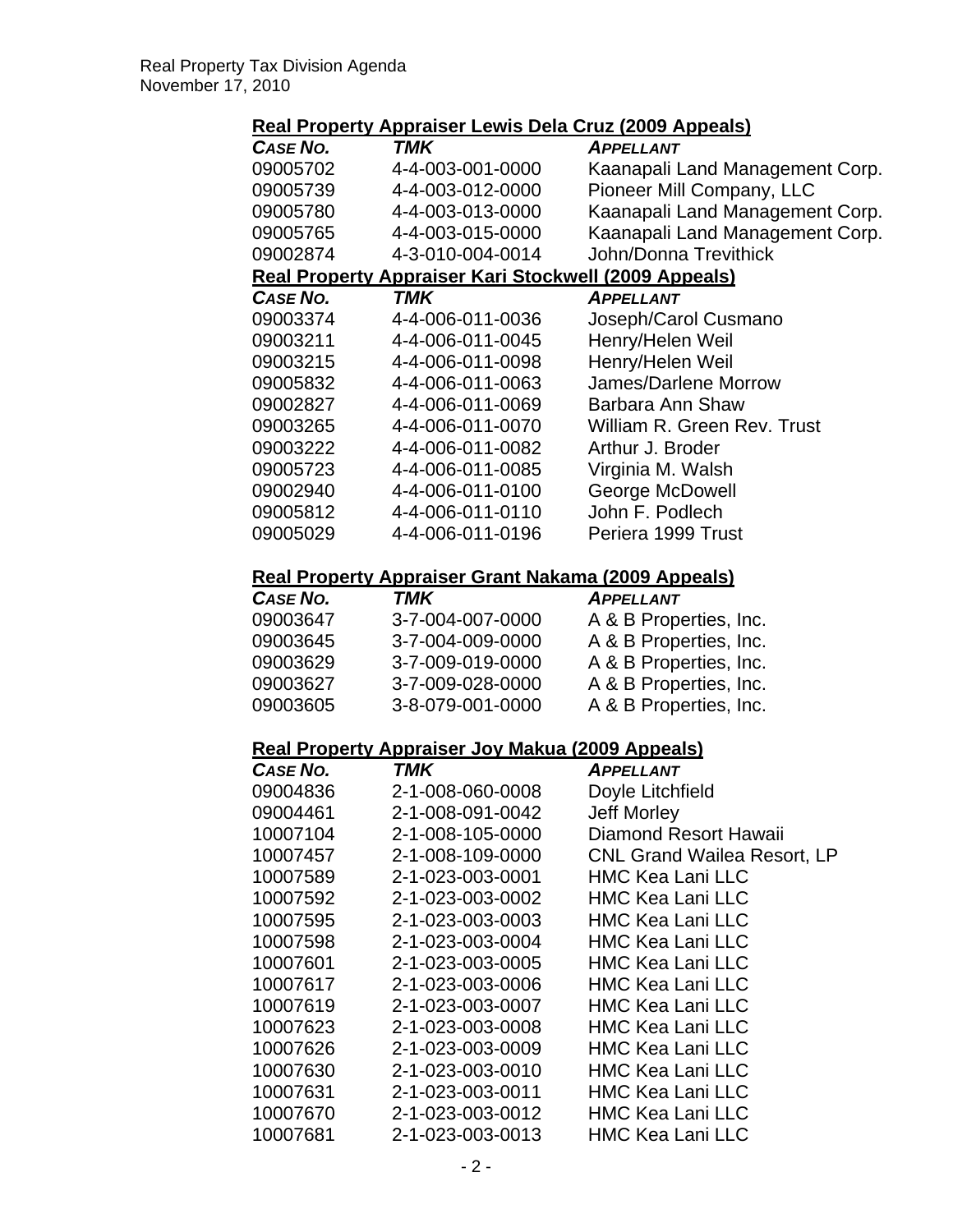## **Real Property Appraiser Joy Makua (2009 Appeals)**

| .               | <b>TMK</b>       | <u>.</u>                |
|-----------------|------------------|-------------------------|
| <b>CASE NO.</b> |                  | <b>APPELLANT</b>        |
| 10007683        | 2-1-023-003-0014 | <b>HMC Kea Lani LLC</b> |
| 10007685        | 2-1-023-003-0015 | <b>HMC Kea Lani LLC</b> |
| 10007699        | 2-1-023-003-0016 | <b>HMC Kea Lani LLC</b> |
| 10007706        | 2-1-023-003-0017 | <b>HMC Kea Lani LLC</b> |
| 10007710        | 2-1-023-003-0018 | <b>HMC Kea Lani LLC</b> |
| 10007979        | 2-1-023-003-0019 | <b>HMC Kea Lani LLC</b> |
| 10007991        | 2-1-023-003-0020 | <b>HMC Kea Lani LLC</b> |
| 10008006        | 2-1-023-003-0021 | <b>HMC Kea Lani LLC</b> |
| 10008017        | 2-1-023-003-0022 | <b>HMC Kea Lani LLC</b> |
| 10008022        | 2-1-023-003-0023 | <b>HMC Kea Lani LLC</b> |
| 10008028        | 2-1-023-003-0024 | <b>HMC Kea Lani LLC</b> |
| 10008037        | 2-1-023-003-0025 | <b>HMC Kea Lani LLC</b> |
| 10008041        | 2-1-023-003-0026 | <b>HMC Kea Lani LLC</b> |
| 10008050        | 2-1-023-003-0027 | <b>HMC Kea Lani LLC</b> |
| 10008060        | 2-1-023-003-0028 | <b>HMC Kea Lani LLC</b> |
| 10008081        | 2-1-023-003-0029 | <b>HMC Kea Lani LLC</b> |
| 10008084        | 2-1-023-003-0030 | <b>HMC Kea Lani LLC</b> |
| 10008087        | 2-1-023-003-0031 | <b>HMC Kea Lani LLC</b> |
| 10008093        | 2-1-023-003-0032 | <b>HMC Kea Lani LLC</b> |
| 10007672        | 2-1-023-003-0033 | <b>HMC Kea Lani LLC</b> |
| 10007676        | 2-1-023-003-0034 | <b>HMC Kea Lani LLC</b> |
| 10007679        | 2-1-023-003-0035 | <b>HMC Kea Lani LLC</b> |
| 10007690        | 2-1-023-003-0036 | <b>HMC Kea Lani LLC</b> |
| 10007695        | 2-1-023-003-0037 | <b>HMC Kea Lani LLC</b> |
| 10007700        | 2-1-023-003-0038 | <b>HMC Kea Lani LLC</b> |
| 10007705        | 2-1-023-003-0039 | <b>HMC Kea Lani LLC</b> |
| 10007711        | 2-1-023-003-0040 | <b>HMC Kea Lani LLC</b> |
| 10007563        | 2-1-023-003-0041 | <b>HMC Kea Lani LLC</b> |
| 10007567        | 2-1-023-003-0042 | <b>HMC Kea Lani LLC</b> |
| 10007573        | 2-1-023-003-0043 | <b>HMC Kea Lani LLC</b> |
| 10007713        | 2-1-023-003-0044 | <b>HMC Kea Lani LLC</b> |

### **Real Property Appraiser Wes Yoshioka (2009 Appeals)**

| CASE NO. | TMK              | <b>APPELLANT</b>        |
|----------|------------------|-------------------------|
| 10007597 | 4-4-008-005-0000 | Kyo-ya Hotels & Resorts |
| 10009226 | 4-4-013-008-0000 | HMC Maui, LLC           |

### **Real Property Appraiser Kyle Shimizu (2009 Appeals)**

| CASE NO. | TMK              | <b>APPELLANT</b>    |
|----------|------------------|---------------------|
| 09004957 | 4-3-005-063-0000 | <b>Chester Lane</b> |
| 09004643 | 4-3-005-088-0000 | Paul D. Brown       |
| 09004946 | 4-3-005-089-0000 | Warren W. Gibson    |
| 09004992 | 4-3-006-007-0008 | Frederic S. Degen   |